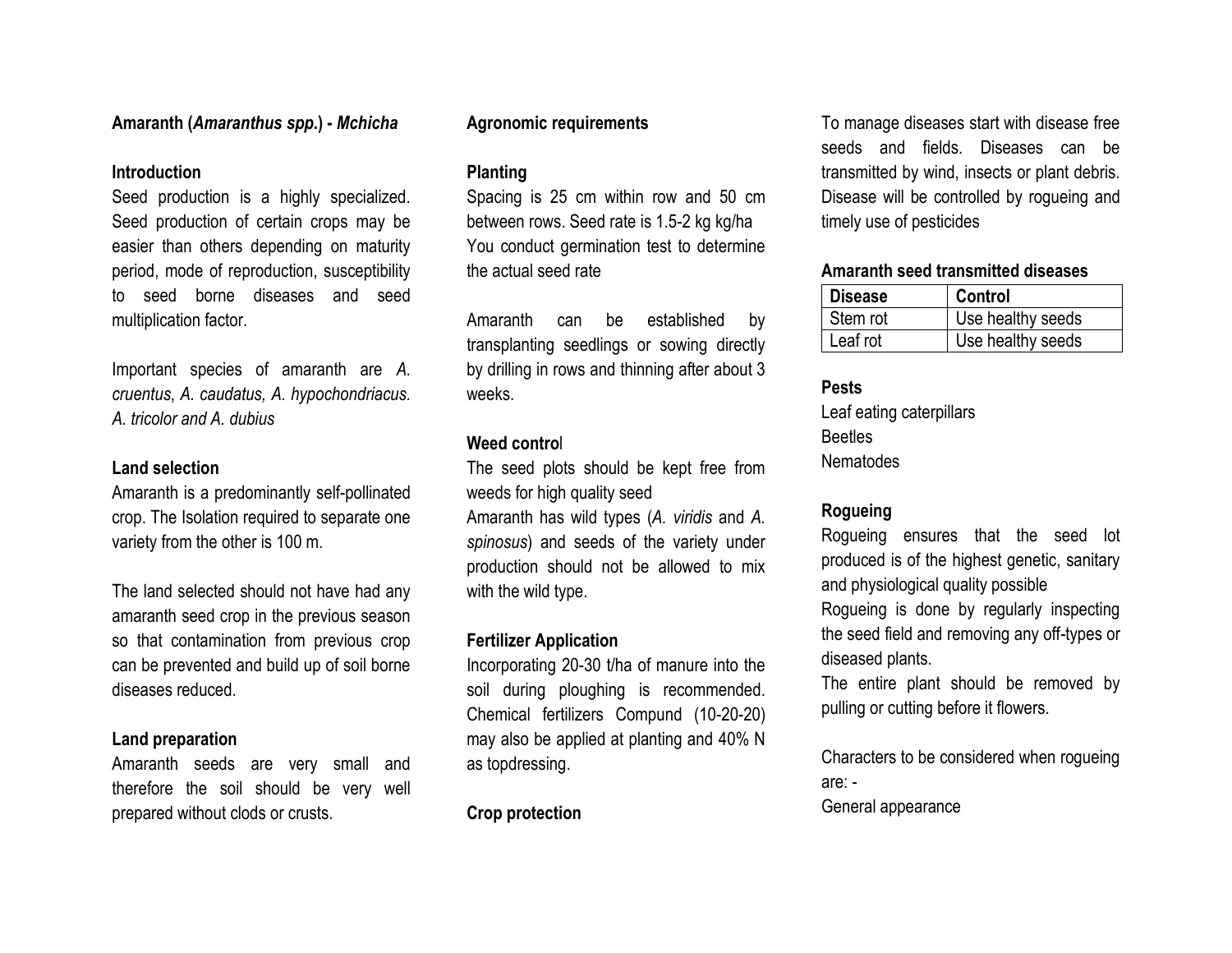Leaf colour and shape Colour of flowers in spike Physical characteristics of spike Plant height Diseases prevalence Maturity period

#### **Harvesting**

Different varieties mature at different times. When seed is mature panicles of individual plants should be cut down, laid on tarpaulins, polythene sheets or woven large mats (*mkeka*) and dried. The seed is then threshed winnowed and collected in containers for storage. When we wait too long to harvest, seeds might shatter on the ground reducing the yield

#### **Expected seed yield**

This will depend on variety of Amaranth. This can be from 200-300 kg/ha for species like tricolor and 1-1.5M T/ha for *A.cruentus*

Storage can be improved by: -

- Harvesting under dry conditions
- Drying immediately after harvesting
- Storing at low RH
- Airtight packaging after drying seeds well



For Further information contact KALRO-KAKAMEGA P. O. Box 169-50100, KAKAMEGA Tel: 056-30031,

Email address: [kalro.kakamega@kalro.org](mailto:kalro.kakamega@kalro.org)

Compiled by: -

C. Ndinya-Omboko, S. Weller, M. Odendo, E. Onyango, J. Simon,

## **Amaranth**



## **Seed Production**



Logos of other

collaborators to be placed here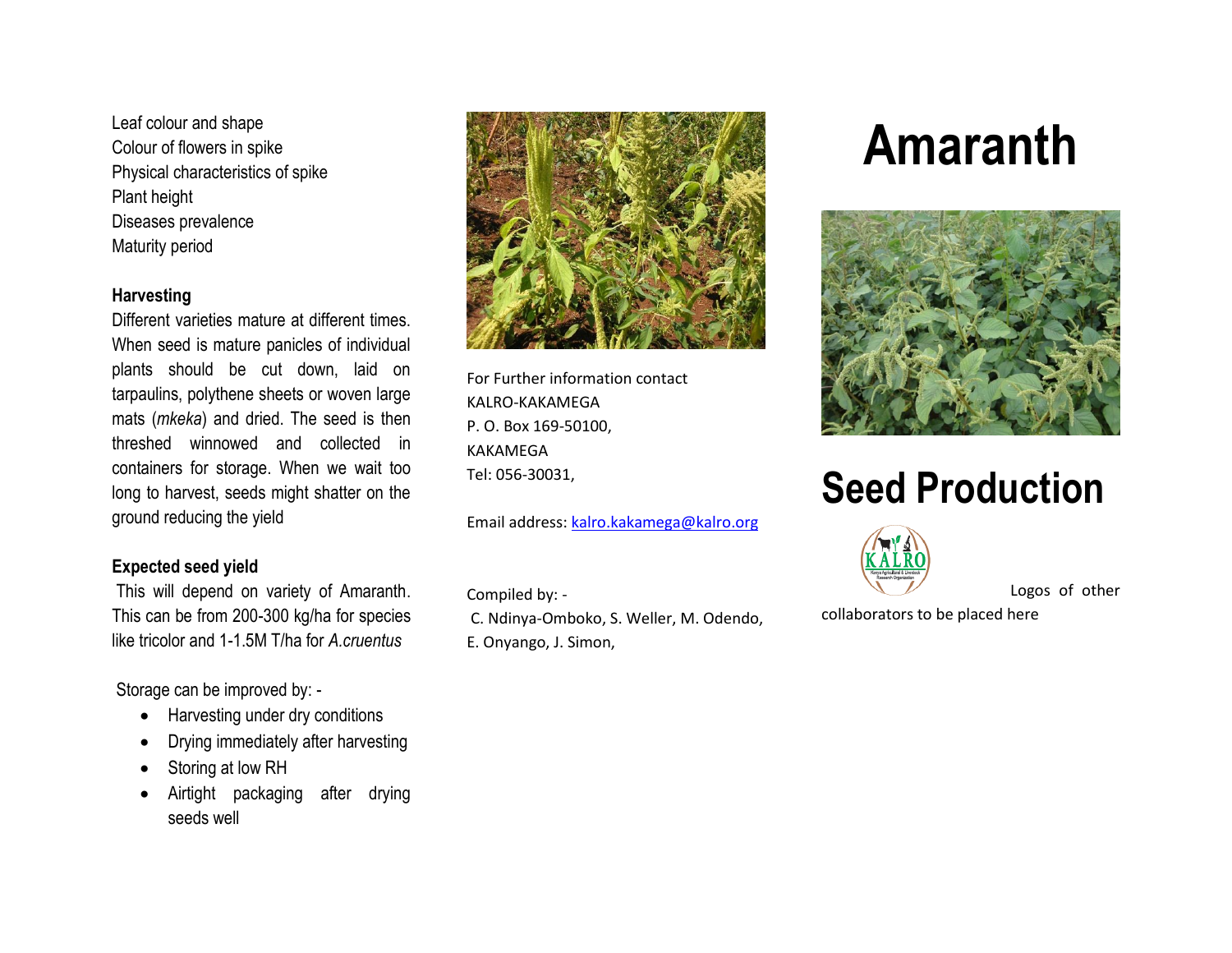#### **Spiderplant (***Cleome gynandra***)-**  *Mwangani*

#### **Introduction**

Seed production is a highly specialized. Seed production of certain crops may be easier than others depending on maturity period, mode of reproduction, susceptibility to seed borne diseases and seed multiplication factor.

#### **Land selection**

Spider plant is a cross-pollinated crop. The Isolation required to separate one variety from the other is a minimum of 200 m for certified seed and 400 m for high status seed (Breeders'-basic). Crop rotation is necessary to avoid pest build up and minimize infestation

#### **Land preparation**

Amaranth seeds are very small and therefore the soil should be very well prepared without clods or crusts.

#### **Agronomic requirements Planting**

Spacing is 25-30 cm within row and 50 cm between rows. Seed rate is 6 kg/ha

Spiderplant is often directly sown by drilling. For even distribution while sowing, Mix seed with sand in the ratio of one to ten. Plant seeds in soils with sufficient moisture to ensure good emergence.

#### **Weed contro**l

The initial growth of spider plant is slow and therefore early weeding is necessary. This encourages vigorous growth.

#### **Thinning**

Thinning should be done 3-4 weeks after sowing

#### **Fertilizer Application**

Well decomposed manure of humid state is recommended at 3 kg per sq. m. Compound fertilizer 10-10-20is applied at a rate of 2 tablespoonfuls in one metre Basal application is important.

#### **Crop protection**

To manage diseases start with disease free seeds and fields. Diseases can be transmitted by wind, insects or plant debris. Disease will be controlled by rogueing and timely use of pesticides

#### **Pests**

Flee beetles, aphids, nematodes, and harlequin (hurricane) bugs (*Bagrada hilaris*), stem borer, pod borer and cutworms are common pests in spider plant. These are controlled by using recommended pesticides, practicing crop rotation and application of ash in the African villages

#### **Rogueing**

Rogueing ensures that the seed lot produced is of the highest genetic, sanitary and physiological quality possible

Rogueing is done by regularly inspecting the seed field and removing any off-types or diseased plants.

The entire plant should be removed by pulling or cutting before it flowers.

Plants of Spiderplant varieties show much variation and the varieties tend to be unstable because of ease of crossing during breeding.

Characters to be considered when rogueing are: -

General appearance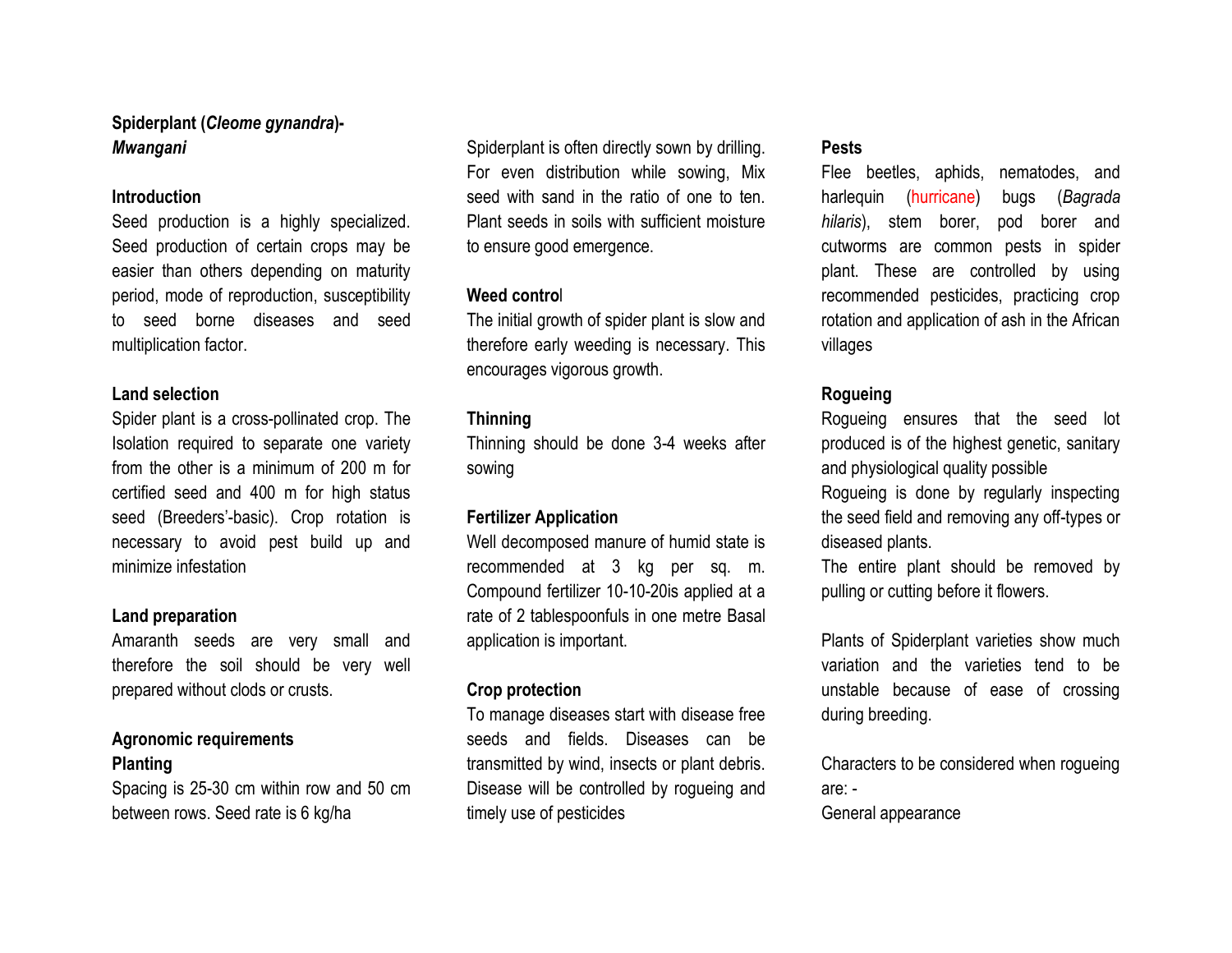Stem colour Leaf colour and shape Colour of flowers in spike Flower characteristics Plant height Pest and diseases prevalence Maturity period

#### **Harvesting**

Harvesting is done when seeds are mature by cutting panicles or the entire stem. This should be timed well to avoid loses due to shattering. The pods should be laid on tarpaulins, polythene sheets or woven large mats (*mkeka*) to dry. The seed is then threshed winnowed and then collected in containers for storage. Spiderplant seed undergo a period of domancy after harvesting

#### **Expected seed yield**

Estimated seed yield is 500-1000 kg/ha

#### **Postharvest handling**

Factors that result in reduced seed viability are: -

- Delay of seed drying
- Poor seed drying
- Poor storage conditions

Storage can be improved by: -

- Harvesting under dry conditions
- Drying immediately after harvesting
- Storing at low RH
- Airtight packaging after drying seeds well



For Further information contact KALRO-KAKAMEGA P. O. Box 169-50100, KAKAMEGA Tel: 056-30031,

Email address: [kalro.kakamega@kalro.org](mailto:kalro.kakamega@kalro.org)

Compiled by: - C. Ndinya-Omboko, S. Weller, M. Odendo, E. Onyango, J.Simon

# **Spiderplant**



### **Seed Production**



Logos of other

collaborators to be placed here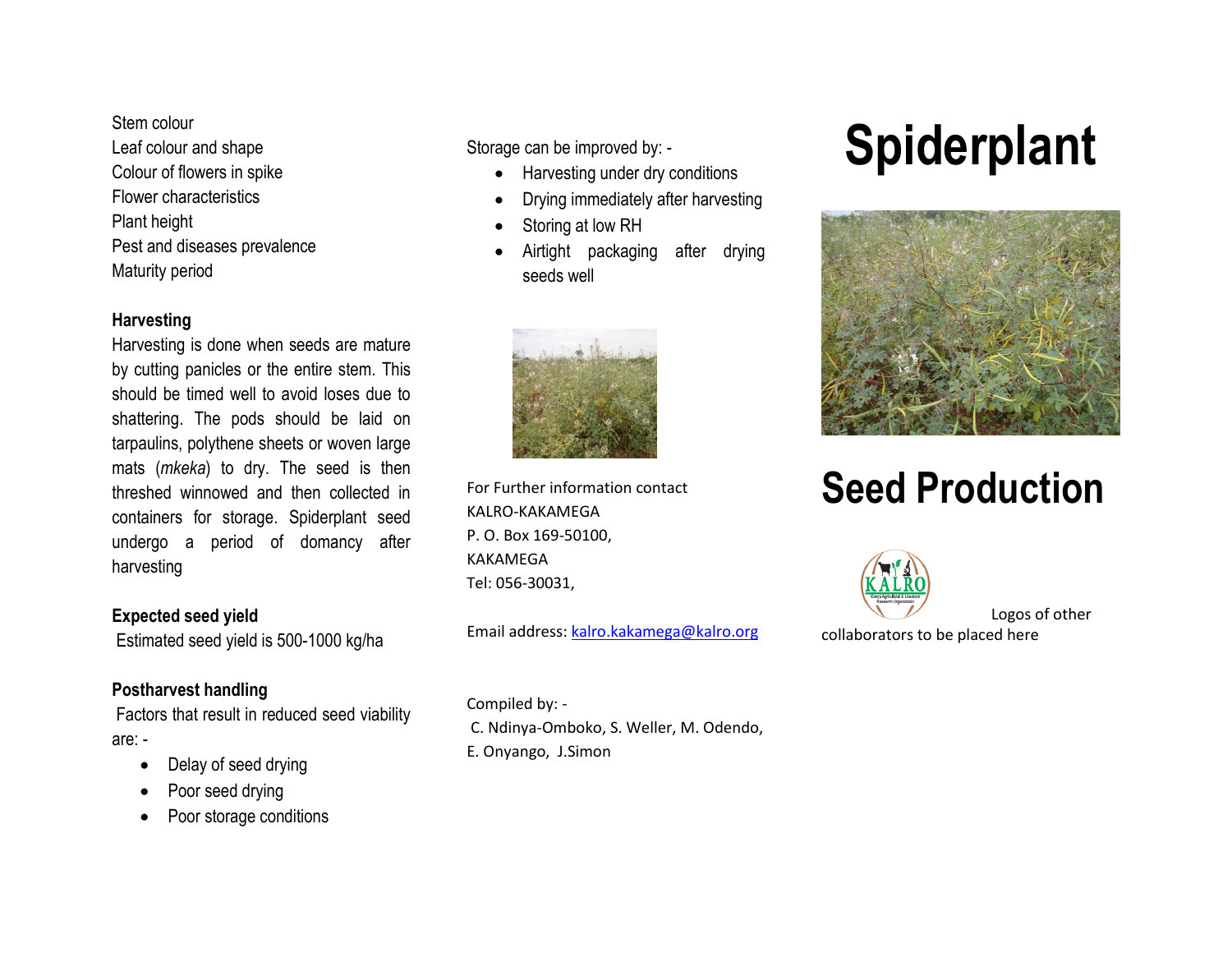**African nightshade (***Solanum spp***.)-** *Mnavu*

#### **Introduction**

Seed production is a highly specialized. Seed production of certain crops may be easier than others depending on maturity period, mode of reproduction, susceptibility to seed borne diseases and seed multiplication factor.

Types of African nightshade commonly grown in western Kenya include *S. vilosum, S.americanum, S.eldoretii* and *S. scrabrum*

#### **Land selection**

African nightshade is a self-pollinated crop. The Isolation required to separate one variety from the other is a minimum of 25 m for certified seed and 50 m for high status seed (Breeders'-basic). Crop rotation is necessary to avoid pest build up and minimize infestation

#### **Land preparation**

African nightshade seeds are very small and therefore the soil should be very well prepared without clods or crusts.

#### **Agronomic requirements Planting**

Nightshades may be sown directly or started in the nursery. Spacing is 30-40 cm within row and 50 cm between rows. Seed rate is 6 kg/ha

Transplant when leaves are 10-15 cm tall Thinning should be done 4 weeks after sowing in the case of direct planting.

#### **Fertilizer Application**

Combine farmyard manure and inorganic fertilizer for best results. Well decomposed cattle manure is applied at a rate of 2-6 kg per sq. m depending on soil type and quality of manure. Calcium ammonium nitrate can be applied at a rate of thee tea spoonfuls in one metre of row.

#### **Crop protection**

To manage diseases start with disease free seeds and fields. Diseases can be transmitted by wind, insects or plant debris. Disease will be controlled by rogueing and timely use of pesticides.

Birds are common pests in African nightshade at seedling and fruiting stages. Other major pests are flee beetles, aphids, and nematodes.

#### **Spider plant seed transmitted diseases**

| <b>Disease</b> | <b>Control</b>        |
|----------------|-----------------------|
| Early blight   | -Harvest<br>seeds     |
| Anthracnose    | only if plants do not |
| Wilt           | show symptoms.        |
| Canker         | -Rogue plants that    |
| Mosaic virus   | show symptoms         |

#### **Rogueing**

Rogueing ensures that the seed lot produced is of the highest genetic, sanitary and physiological quality possible

Rogueing is done by regularly inspecting the seed field and removing any off-types or diseased plants.

The entire plant should be removed by pulling or cutting before it flowers.

Characters to be considered when rogueing are: -

- General appearance Leaf shape
- Stem colour
- Colour of flowers
- Plant height
- Maturity period